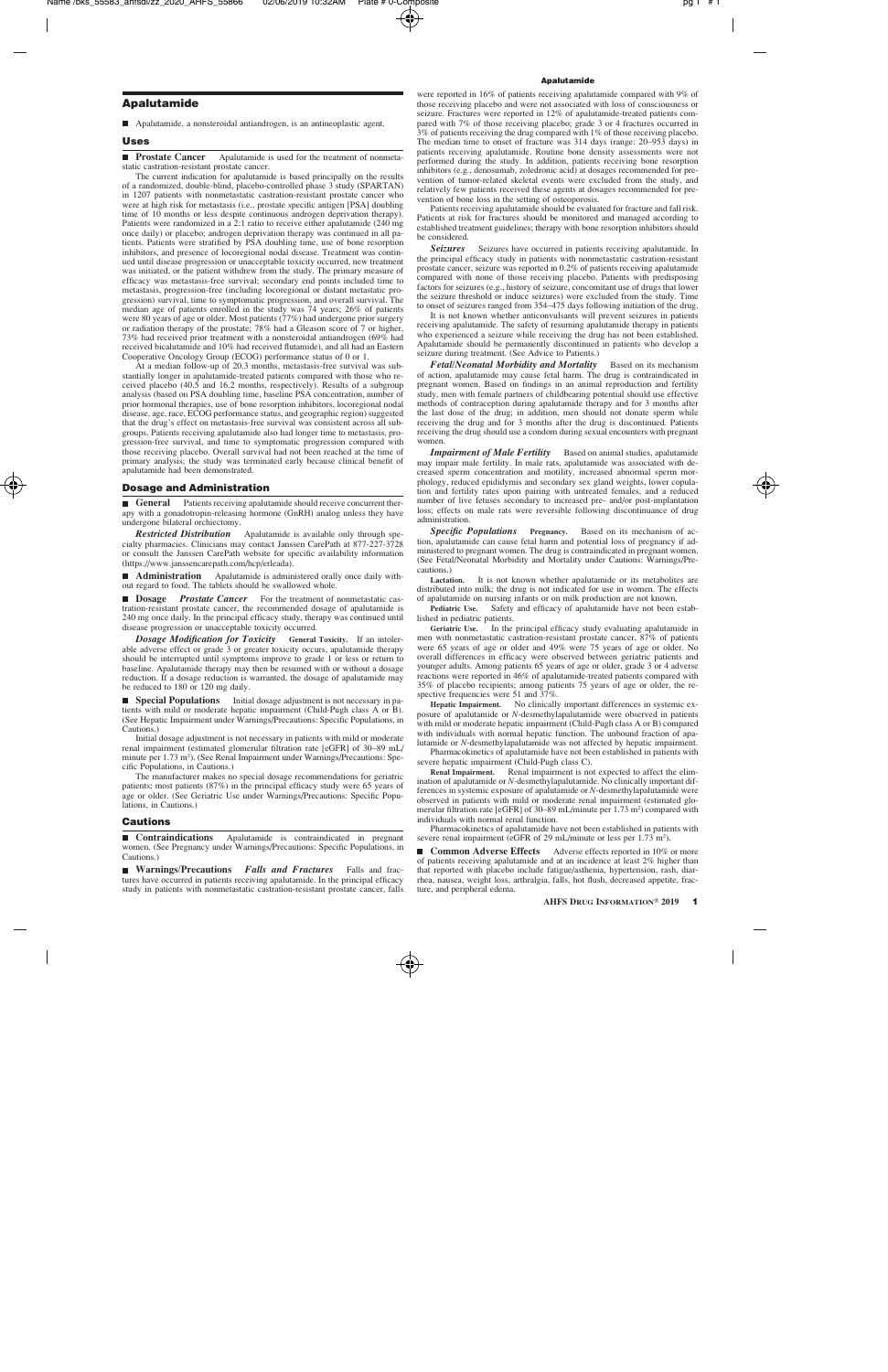#### Apalutamide

Laboratory abnormalities reported in 15% or more of patients receiving apalutamide and at an incidence more than 5% higher than that reported with placebo include hypercholesterolemia, hyperglycemia, anemia, hypertriglyceridemia, leukopenia, lymphopenia, and hyperkalemia.

### Drug Interactions

Apalutamide is metabolized principally by cytochrome P-450 (CYP) isoenzymes 2C8 and 3A4 to form its major active metabolite, *N*-desmethylapalutamide.

Apalutamide is a potent inducer of CYP3A4 and 2C19 and a weak inducer of CYP2C9 in humans. In addition, in vitro studies indicate that apalutamide and *N*-desmethylapalutamide are moderate to potent inducers of CYP3A4 and 2B6, moderate inhibitors of CYP2B6 and 2C8, and weak inhibitors of CYP2C9, 2C19, and 3A4. Apalutamide and *N*-desmethylapalutamide neither inhibit nor induce CYP1A2 or 2D6 at clinically relevant concentrations.

Apalutamide and *N*-desmethylapalutamide are substrates of P-glycoprotein (P-gp) in vitro; however, apalutamide absorption is not limited by P-gp. Apalutamide and *N*-desmethylapalutamide are not substrates of breast cancer resistance protein (BCRP), organic anion transport protein (OATP) 1B1, or OATP1B3.

Apalutamide is a weak inducer of P-gp, BCRP, and OATP1B1 in humans. In vitro, apalutamide and *N*-desmethylapalutamide inhibit organic cation transporter 2 (OCT2), organic anion transporter 3 (OAT3), and multidrug and toxin extrusion (MATE) transporters. Apalutamide may induce uridine diphosphateglucuronosyltransferase (UGT). Apalutamide and *N*-desmethylapalutamide do not inhibit organic anion transporter 1 (OAT1).

**Drugs Affecting Hepatic Microsomal Enzymes** Concomitant use of apalutamide with potent inhibitors of CYP2C8 or 3A4 may result in increased steady-state exposure of the total active forms of apalutamide (i.e., unbound apalutamide plus potency-adjusted unbound *N*-desmethylapalutamide). No initial dosage adjustment is necessary; however, reduction of apalutamide dosage may be necessary based on tolerability. (See General Toxicity under Dosage: Dosage Modification for Toxicity, in Dosage and Administration.)

Mild or moderate inhibitors of CYP2C8 or 3A4 are not expected to affect the exposure of apalutamide.

Concomitant use of apalutamide with inducers of CYP2C8 and/or 3A4 may decrease steady-state apalutamide concentrations.

**Drugs Metabolized by Hepatic Microsomal Enzymes** Concomitant use of apalutamide with drugs that are principally metabolized by CYP3A4, 2C9, or 2C19 may result in decreased exposure of the CYP substrate. The manufacturer of apalutamide recommends that concomitant use be avoided when possible (e.g., by switching to an alternative drug that is not metabolized by these isoenzymes); if concomitant use cannot be avoided, patients should be monitored for decreased therapeutic effect of the CYP substrate.

Concomitant administration of apalutamide with a CYP2C8 substrate did not result in clinically important changes in exposure of the CYP2C8 substrate. (See Drug Interactions: Pioglitazone.)

**Drugs Affecting or Affected by P-glycoprotein Transport** Inhibition or induction of P-gp is not expected to affect the bioavailability of apalutamide.

Concomitant use of apalutamide and P-gp substrates may result in decreased exposure of the P-gp substrate. If concomitant use is necessary, caution should be exercised and patients should be monitored for decreased therapeutic effect of the P-gp substrate.

■ Drugs Affected by Breast Cancer Resistance Protein and/or **Organic Anion Transport Polypeptide 1B1** Concomitant use of apalutamide with drugs that are substrates of BCRP or OATP1B1 may result in decreased exposure of the BCRP or OATP1B1 substrate. If concomitant use is necessary, caution should be exercised and patients should be monitored for decreased therapeutic effect of the BCRP or OATP1B1 substrate.

■ Drugs Metabolized by Uridine Diphosphate**glucuronosyltransferase** Concomitant use of apalutamide with drugs that are substrates of UGT may result in decreased exposure of the UGT substrate. If concomitant use is necessary, caution should be exercised and patients should be monitored for decreased therapeutic effect of the UGT substrate.

**Drugs Affected by Other Transporters** In vitro, apalutamide and *N*-desmethylapalutamide inhibit OCT2, OAT3, and MATE transporters, but do not inhibit OAT1. Apalutamide is not expected to cause clinically important changes in exposure of OAT3 substrates (e.g., penicillin G).

**Drugs Affecting Gastric Acidity** Because apalutamide remains unionized at physiologic pH, concomitant administration of apalutamide and drugs that increase gastric pH (e.g., proton-pump inhibitors, histamine  $H_2$ -receptor antagonists, antacids) are not expected to have a clinically important effect on the solubility and bioavailability of apalutamide.

**Antifungal Agents** *Itraconazole* Concomitant administration of the potent CYP3A4 inhibitor itraconazole (200 mg daily for 32 days) and apalutamide (single 240-mg dose) decreased peak plasma concentrations of apalutamide and *N*-desmethylapalutamide by 22 and 15%, respectively; areas under the concentration-time curve (AUCs) were not affected.

No initial dosage adjustment is necessary; however, reduction of apalutamide dosage may be necessary based on tolerability in patients receiving concomitant itraconazole therapy. (See General Toxicity under Dosage: Dosage Modification for Toxicity, in Dosage and Administration.)

*Ketoconazole* Based on pharmacokinetic modeling, concomitant use of ketoconazole (a potent CYP3A4 inhibitor) and apalutamide is expected to increase AUC of single-dose apalutamide by 24% with no change in apalutamide peak plasma concentration, and to increase steady-state AUC and peak plasma concentration of apalutamide by 51 and 38%, respectively. At steady state, AUC and peak plasma concentration of the total active forms of apalutamide (i.e., unbound apalutamide plus potency-adjusted unbound *N*-desmethylapalutamide) are expected to increase by 28 and 23%, respectively.

No initial dosage adjustment is necessary; however, reduction of apalutamide dosage may be necessary based on tolerability in patients receiving concomitant ketoconazole therapy. (See General Toxicity under Dosage: Dosage Modification for Toxicity, in Dosage and Administration.)

**Abiraterone** In an open-label phase 1b trial in patients with progressive metastatic castration-resistant prostate cancer treated with abiraterone acetate (1 g daily) and prednisone (5 mg twice daily), addition of apalutamide (240 mg daily) did not result in clinically important changes in the pharmacokinetics of apalutamide or abiraterone.

**Fexofenadine** Concomitant administration of the P-gp substrate fexofenadine (single dose) and apalutamide (240 mg daily at steady state) decreased fexofenadine AUC by 30%. If concomitant use of fexofenadine and apalutamide is necessary, caution should be exercised and patients should be monitored for decreased therapeutic effect of fexofenadine.

**Gemfibrozil** Concomitant administration of the potent CYP2C8 inhibitor gemfibrozil (600 mg twice daily for 32 days) and apalutamide (single 240 mg dose) decreased peak plasma concentration of apalutamide by 21% and increased AUC of apalutamide by 68%. Based on pharmacokinetic modeling, gemfibrozil is expected to increase steady-state AUC and peak plasma concentrations of apalutamide by 44 and 32%, respectively, and to increase steadystate AUC and peak plasma concentrations of the total active forms of apalutamide (i.e., unbound apalutamide plus potency-adjusted unbound *N*-desmethylapalutamide) by 23 and 19%, respectively.

No initial dosage adjustment is necessary; however, reduction of apalutamide dosage may be necessary based on tolerability in patients receiving concomitant gemfibrozil therapy. (See General Toxicity under Dosage: Dosage Modification for Toxicity, in Dosage and Administration.)

**Midazolam** Concomitant administration of the CYP3A4 substrate midazolam (single oral dose) and apalutamide (240 mg daily) decreased midazolam AUC by 92%. Concomitant use of apalutamide and midazolam should be avoided when possible (e.g., by switching to an alternative drug that is not metabolized by CYP3A4); if concomitant use cannot be avoided, patients should be monitored for decreased therapeutic effect of midazolam.

**Concomitant administration of the CYP2C19 substrate** omeprazole (single dose) and apalutamide (240 mg daily) decreased omeprazole AUC by 85%. Concomitant use of apalutamide and omeprazole should be avoided when possible (e.g., by switching to an alternative drug that is not metabolized by CYP2C19); if concomitant use cannot be avoided, patients should be monitored for decreased therapeutic effect of omeprazole.

**Pioglitazone** Concomitant administration of the CYP2C8 substrate pioglitazone (single dose) and apalutamide (240 mg daily) decreased pioglitazone AUC by 18%.

**Prednisone** In an open-label phase 1b trial in patients with progressive metastatic castration-resistant prostate cancer treated with abiraterone acetate (1 g daily) and prednisone (5 mg twice daily), addition of apalutamide (240 mg daily) did not result in clinically important changes in the pharmacokinetics of apalutamide or abiraterone.

**Rifampin** Based on pharmacokinetic modeling, concomitant use of the potent CYP3A4 and moderate CYP2C8 inducer rifampin (600 mg daily) and apalutamide is expected to decrease steady-state AUC and peak plasma concentrations of apalutamide by 34 and 25%, respectively, and to decrease steadystate AUC and peak plasma concentrations of the total active forms of apalutamide (i.e., unbound apalutamide plus potency-adjusted unbound *N*-desmethylapalutamide) by 19 and 15%, respectively. However, no pharmacokinetic interactions were observed between apalutamide and CYP3A4 inducers in a population pharmacokinetic analysis based on limited data.

**Rosuvastatin** Concomitant administration of the BCRP and OATP1B1 substrate rosuvastatin (single dose) and apalutamide (240 mg daily) decreased rosuvastatin AUC by 41% with no change in rosuvastatin peak plasma concentration. If concomitant use of rosuvastatin and apalutamide is necessary, caution should be exercised and patients should be monitored for decreased therapeutic effect of rosuvastatin.

**Warfarin** Concomitant administration of the CYP2C9 substrate warfarin (single dose) and apalutamide (240 mg daily) decreased AUC of *S*-warfarin by 46%. If apalutamide is used concomitantly with warfarin, international normalized ratio (INR) should be monitored at initiation of concomitant therapy and upon discontinuance of apalutamide.